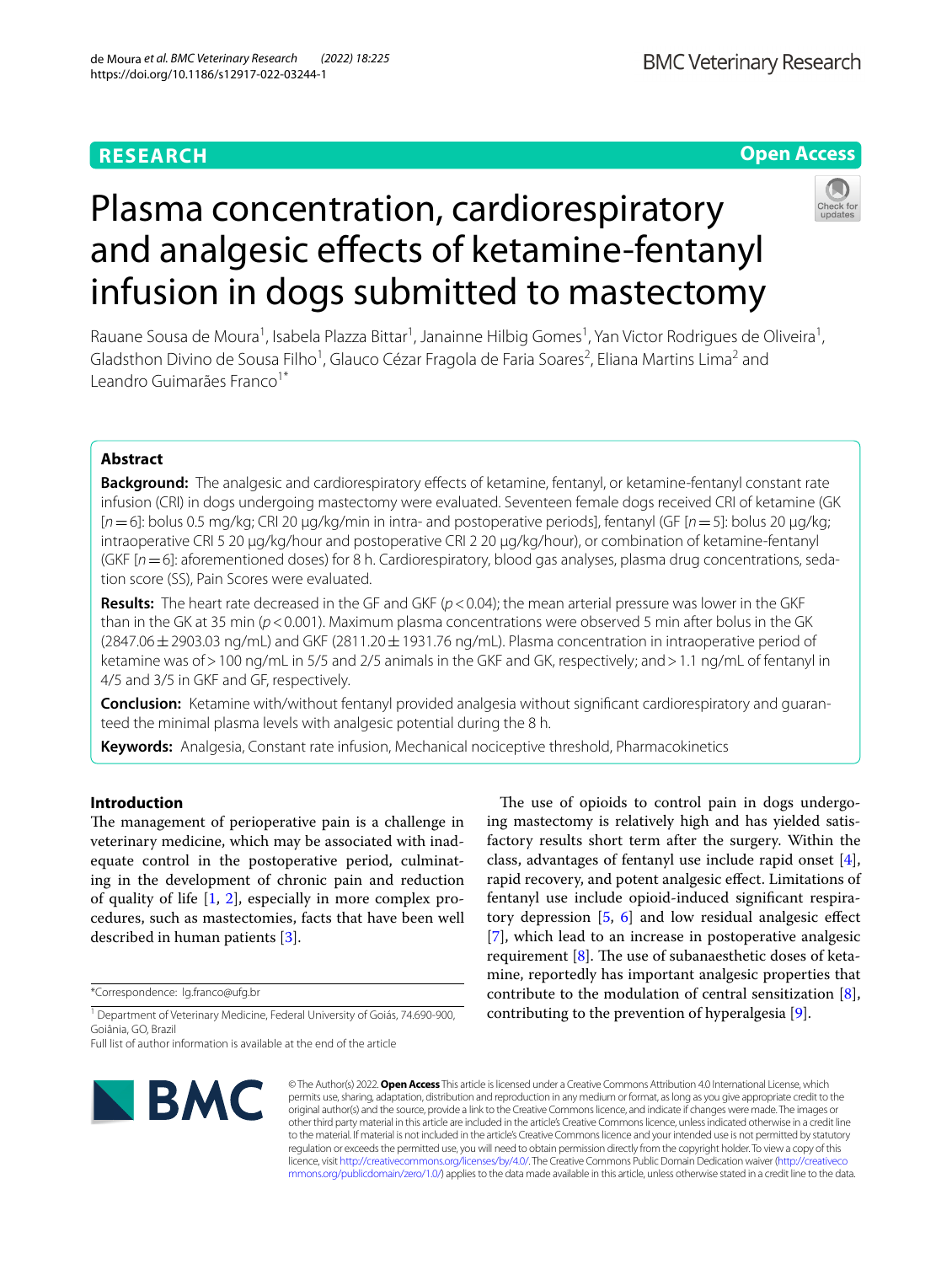In dogs, subanaesthetic doses of ketamine in CRI was considered safe  $[10]$  $[10]$ , with better postoperative analgesia, reduced need for additional opioid administration [[9\]](#page-8-8), and reduced requirement for general anaesthetics  $[11]$  $[11]$ . The use of ketamine as a single analgesic remains controversial. In dogs undergoing mastectomy the use of the drug in low doses, and not associated with opioids, has not been able to promote effective analgesia [\[12](#page-8-11)], its use being recommended in association with other drugs in multimodal therapy [[9\]](#page-8-8). In multimodal therapy, ketamine has been shown to decrease the requirement for analgesics in the postoperative period, and to promote long-term analgesia [\[13\]](#page-8-12). However, evaluation periods of such studies were limited to the immediate postoperative periods of up to 2 h. Efects of using prolonged infusions for controlling postoperative pain in late postoperative period have not yet been verifed.

This study aimed to evaluate perioperative analgesic and cardiorespiratory efects of ketamine, fentanyl, or ketamine-fentanyl constant rate infusion in dogs undergoing unilateral mastectomy. We hypothesized that ketamine-fentanyl combination would promote analgesia, decreasing the need of rescue analgesic protocols, to a greater degree than would ketamine or fentanyl alone in dogs.

# **Materials and methods**

#### **Animals**

Seventeen adult female client-owned dogs of diferent breeds weighing  $11.82 \pm 7.74$  kg that were diagnosed with breast cancer after examination of cytology, with cancer stages I and II [[14\]](#page-8-13), and had surgical indication for unilateral total mastectomy were included. Animals with comorbidities, such as neoplasms from non-mammary tissue, metastasis presented in thoracic X-rays or abdominal ultrasound, abnormal laboratory test results (full blood count, creatinine, alanine aminotransferase, total protein and fractions), life-threatening arrhythmias, obesity, considered ASA Physical Status Classifcation≥III or with altered behavior, such as aggressive temperament, were excluded from the study.

#### **Procedure**

The animals were admitted 24 h before the surgical procedure and were subjected to a 12 h food fast and a 2 h water fast. Morphine (0.5 mg/kg; intramuscularly [IM]; DIMorf; Cristália Prod. Quím. Farm. Ltda, Brazil) was administered as premedication. Fifteen minutes later, a 20 G catheter was placed in the right cephalic vein for inducing anesthesia with propofol (5.0 mg/kg; intravenously [IV]; Provine; União Química, Brazil). The dogs were intubated using a cufed endotracheal tube which met the size of the animal, and the endotracheal tube was connected to a rebreathing system maintained with isofurane (Isofurane; BioChimico, Brazil) in 80% oxygen. The isoflurane vaporizer dial was adjusted to deliver a sufficient concentration for maintenance of surgical plan, based on clinical signs, including absence of palpebral reflex, absence of jaw tone, and maintenance of invasive mean arterial pressure (MAP) between 60 and 90 mmHg [\[11\]](#page-8-10). Animals were maintained on synchronized intermittent mandatory ventilation (SIMV) (Fabius Plus; Drägerwerk AG & Co., Germany), with the ventilator set to a minimum respiratory rate  $(f_R)$  of 10 breaths/ min. Subsequently, a 22 G catheter was introduced into the right dorsal pedal artery for monitoring blood pressure [systolic arterial pressure (SAP), diastolic arterial pressure (DAP), and MAP] and sampling arterial blood for blood gas and pharmacokinetic analyses.

Anaesthetic monitoring was performed using a multiparameter monitor (Datex Ohmeda; GE Healthcare, USA) and included invasive blood pressure assessment (systolic, diastolic and mean), cardiac rhythm using an electrocardiogram (lead DII, 25 mm second<sup>-1</sup>), oxygen saturation using a pulse oximeter (positioned on the animals' tongue), and end-tidal partial pressure of carbon dioxide in the expired gas using a mainstream capnograph (positioned at the distal end of the endotracheal tube).

The mastectomy was performed by an experienced surgeon as described by Fossum and colleagues [\[15](#page-8-14)]. After the end of the surgery, the animals were hospitalized for 24. At the end of the infusion the bitches received meloxicam (0.1 mg/kg; Maxicam 0.2%; Ourofno Saúde Animal, Brazil) intravenously (IV), and after hospital discharge, dogs were prescribed meloxicam (0.1 mg/kg) for oral administration every 24 h and metamizol (25 mg/kg PO SOS).

#### **Study design**

Animals were randomly assigned to three experimental groups, using with a software (Microsoft Excel 2007), depending on the IV treatment protocol: (1) ketamine (Ketamine Agener; União Química, Brazil) [group ketamine (GK) (*n*=6): bolus 0.5 mg/kg; intra- and postoperative CRI 20 µg/kg/min], (2) fentanyl (Fentanest; Cristália Prod. Quím. Farm. Ltda, Brazil) [group fentanyl (GF) (*n*=5): bolus 5 µg/kg; intraoperative CRI 5 µg/kg/ hour and postoperative CRI 2  $\mu$ g/kg<sup>/</sup>hour], or (3) ketaminefentanyl [group ketamine and fentanyl (GKF) (*n*=6): aforementioned doses].

The CRI loading dose was administered 5 min before skin incision. Intraoperative CRI started immediately after bolus administration and ended after animal's extubation. A new solution containing the doses previously mentioned for each group was prepared for postoperative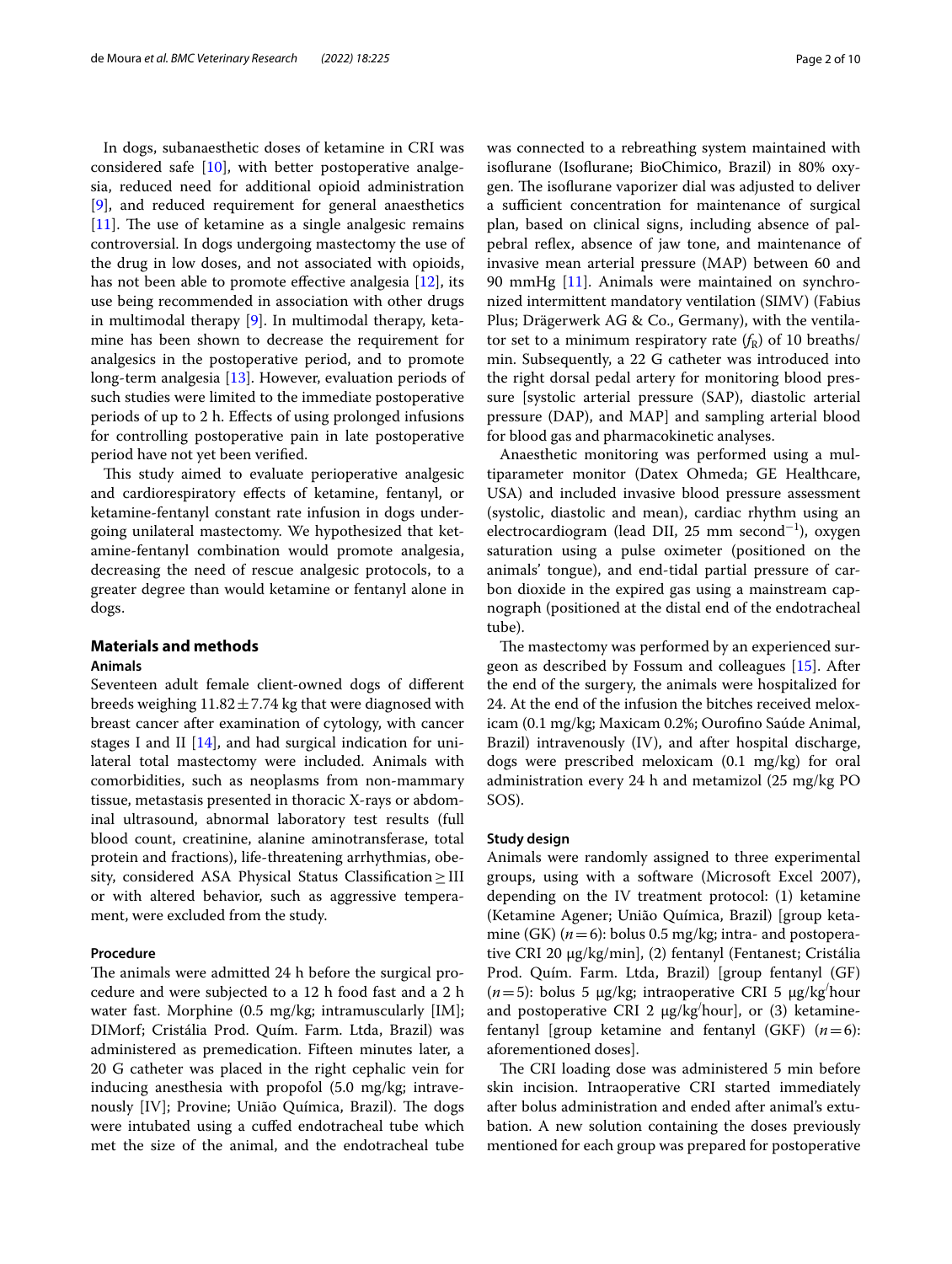CRI, which started after extubation and was administered during the following 8 h. All infusions were administered using a peristaltic infusion pump (SR670; Samtronic Industria e Comercio LTDA, Brazil). The drugs were diluted in a standardized manner in 0.9% saline solution until a fnal volume of 10 mL was obtained (infusion rate of 10 mL/h). To prepare the infusion, the volumes of the drugs calculated from the established doses were initially added to a 10 mL syringe, and then the syringe was flled in its entirety with a volume of saline solution. The infusions were prepared by a professional who was not involved in the evaluations; evaluators were blinded to the treatments until the end of the experimental phase.

#### **Data collection**

Evaluations of cardiorespiratory parameters and collect of blood samples were conducted at the following time points: preanaesthetic period [baseline (0) and 10 min after premedication]; intraoperative period (5 min after anaesthesia induction and subsequently every 10 min until a total of 75 min); and postoperative period (one, two, four, six, eight, 12, and 24 h after anaesthetic recovery, which started after extubation). The intraoperative period lasted 75 min for all the animals in order to minimize bias caused by diferent periods of CRI administration.

The cardiorespiratory variables evaluated were as follows: heart rate (HR); respiratory rate  $(f_R)$ ; non-invasive SAP in the preoperative and postoperative periods; invasive DAP, SAP, and MAP in the intraoperative period; pulse oximetry  $(SpO<sub>2</sub>)$ ; and end-tidal carbon dioxide  $(FE^{\prime}CO_{2})$  in the intraoperative period. The apnea was defined as the synchronization of the animal's  $f_R$  with the ventilator frequency (10 breaths/min), and its occurrence was documented.

Arterial blood samples were collected, and blood gas analyses were performed every 20 min in the intraoperative period and every 4 h in postoperative period. The samples were obtained from the catheter with a heparinized 1 mL blood gas syringe (BD A-Line; Becton, Dickinson and Company, USA) (Roche Cobas B121; Roche Diagnóstica Brasil Ltda., Brasil).

To evaluate the plasma concentration of ketamine and fentanyl, arterial blood samples were collected from the dorsal pedal artery and placed in tubes containing lytic heparin. Samples from 14 animals, fve animals in each group (GK and GKF) and four animal in GF were used for the analysis. allocated to the GK, GKF (5/6), and GF (4/5), respectively, were used for the analysis.

The samples were subsequently centrifuged at 1800 g, and the plasma was separated and stored at−20 ºC. Plasma concentrations of ketamine and fentanyl were determined using coupled high-performance liquid chromatography in a triple quadrupole mass spectrometer (HPLC–MS/MS), according to the methodology previously described by Toki et al. (2019) [\[16](#page-8-15)] and Huynh et al.  $(2005)$  [[17\]](#page-8-16). The system consisted of an Agilent 1200 chromatograph equipped with an Agilent XRS Pursuit C18 column (particle size 5  $\mu$ m; 150 × 4.0 mm) hyphenated by a Sciex API 3200 mass spectrometer and a computer with Analyst software; a mobile phase composed of a mixture of acetonitrile and 0.1% formic acid in water in the proportion 75:25 in the isocratic regimen was passed through the column at a constant flow of  $1.0 \text{ mL/min}$ . The drugs were monitored in positive ionization mode  $(ESI<sup>+</sup>)$ ; ion ratios (m/Z) of ketamine  $[M + H<sup>+</sup>]$  and fentanyl  $[M + H^+]$  are 238.189/125.00 and 337.350/105.100, respectively. Plasma samples were thawed and  $125 \mu L$ aliquots were pipetted to Eppendorf tubes; 25 µL of propranolol (500.00 ng/mL; internal standard) and 25  $\mu$ L of 0.1 M sodium hydroxide were added to the sample of 1 mL of the extraction mixture (MTBE: 80:20 dichloromethane). The samples were centrifuged for 5 min at 8000 g, and 700 µL of the supernatant was transferred to a test tube. After drying at  $40\text{ °C}$  with dry air at a constant flow of 25  $\text{kgf/m}^2$ , the samples were reconstituted with 250  $\mu$ L of the mobile phase and 10  $\mu$ L was injected into the HPLC–MS/MS system. The samples were analyzed against calibration curves prepared using white canine plasma contaminated with known concentrations of ketamine (0.10−5000.00 ng/mL) and fentanyl  $(0.10 - 150.00 \text{ ng/mL})$  with R<sup>2</sup> of 0.99 and calculated weight of  $1/X^2$ .

Postoperative pain scores were evaluated according to the short version of Glasgow Composite Measure Pain Score (GCPS) [[18](#page-8-17)] and mechanical nociceptive threshold (MNT), after the end of the surgical procedure and extubation every 15 min in the frst hour, after that every 120 min for up to 12 h, and 7 and 14 days.

The short form of GCPS includes 6 behavioral categories with associated descriptive expressions of vocalization, attention to wound, mobility, response to touch, demeanor, and posture/activity. The assessment of MNT was carried out with a Von Frey digital algometer (digital analgesimeter;  $INSIGHT^@$ , Brazil). The evaluation area was the 1−3 cm region around the surgical wound, which was evaluated at 6 diferent points (two points in regions thoracic, abdominal, and inguinal on the right and left sides) and averaged.

Postanaesthetic sedation was assessed according to the scores developed by Bergadano and colleagues, (2009) [[19\]](#page-8-18), throughout the postoperative period. Behavioral changes throughout the infusion period were also recorded, such as increasing locomotor activity, head and neck stereotypical movements, twitching, sialorrhea, tearing and emesis.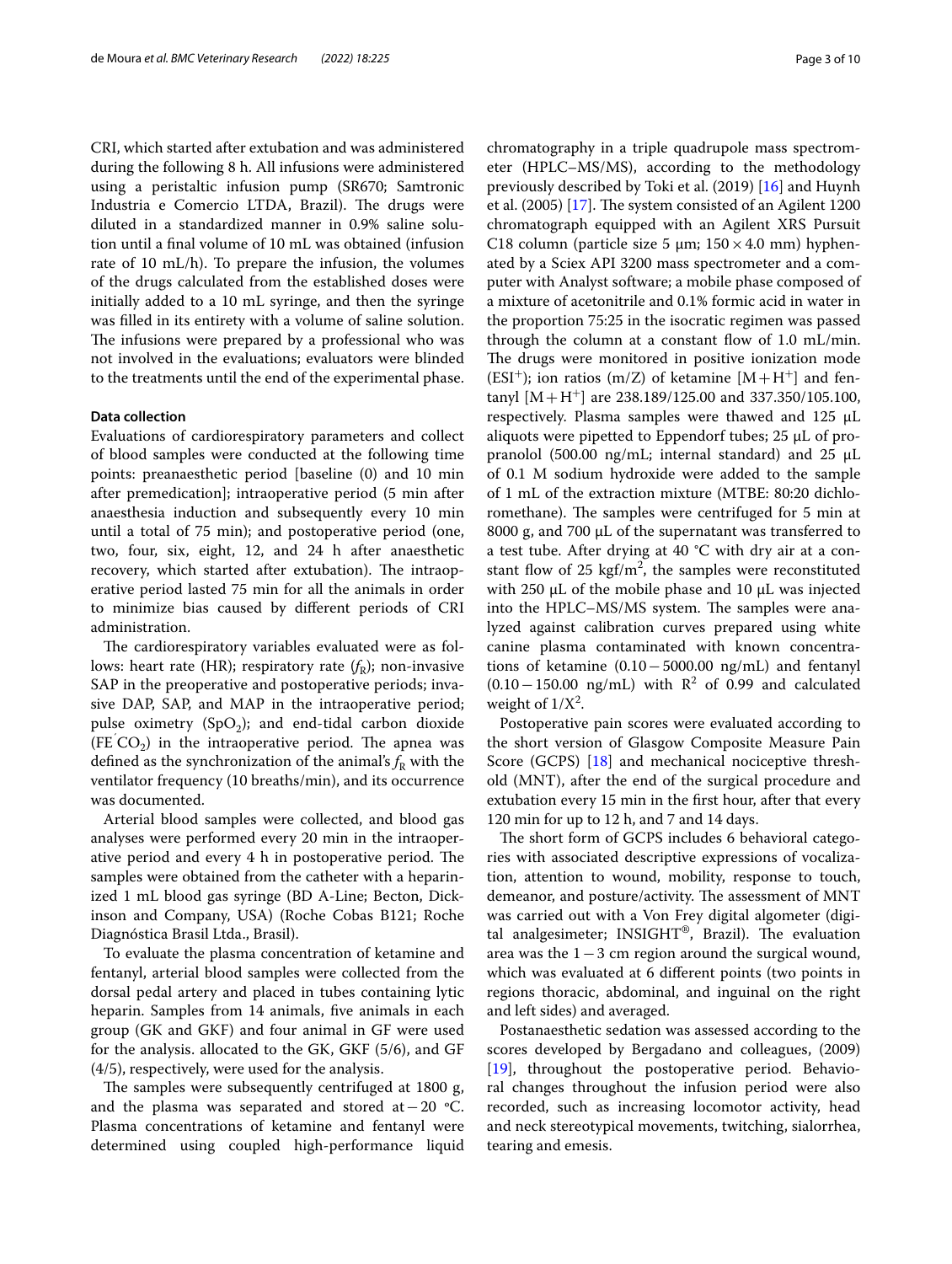#### **Rescue analgesia**

If the postoperative pain scores were>5 points (5/20), morphine (0.1 mg/kg IV) was administered, and the animal was reassessed after 10 min of administration; if necessary, a new dose was administered. The number of analgesic rescues was documented throughout the assessment.

In the interval between the 12 and 24 h evaluations, the analgesic evaluation using GCPS was performed every 4 h to guarantee adequate analgesia to the animal in the interval among the evaluations. If there was a need to anticipate the analgesic rescue, the data obtained were considered for the time point 24 h, and the exact time of administration of the rescue was presented descriptively.

#### **Statistical analysis**

Power test was performed using statistics software (SigmaPlot for Windows) for a sample size calculation. The normality of data distribution was checked using Shapiro–Wilk Test. Statistical analyses were performed using GraphPad Prism 8 (GraphPad Software Inc., CA, USA) for Windows. The data related to HR,  $f_R$ , arterial pressure, FE  $\mathrm{CO}_2$ , Sp $\mathrm{O}_2$ , plasma concentration, and MNT are presented as means  $\pm$  standard deviations and subjected to analysis of variance for repeated measures, followed by Tukey's test, for comparison among the time points within each group and among groups at each time point. To evaluate sedation, and analgesia using the Glasgow Scale the Kruskal–Wallis test was used, followed by the Dunn's test for comparison among time points within the same group and among groups at each time point. A significance level of 5% ( $P \leq 0.05$ ) was set as the threshold.

#### **Results**

A total of 58 dogs were screened for enrolment in the study, but only 18 met the inclusion criteria. A female dog from the GF was withdrawn for the study after data collection because she presented complications during the surgical procedure that required another surgical intervention.

The mean expired isoflurane fractions during anesthesia were 1.52 V%, 0.98 V%, and 1.2 V% in the GK, GKF, and GF, respectively.

There was no difference in the number of analgesic rescues among the groups studied. It was observed that analgesic rescues occurred later in the GF than in the GK and GKF. Requirements for analgesic rescues were verifed up to 6 h in the GK and GKF and only from 6 h in the GF. In the GK, one animal (1/6) received rescue at 15 min and another at 2 h; in the GKF, two animals (2/6) received rescue at 2 h; in the GF, one (1/5) animal received rescue at 6 h and another at 8 h.

#### **Cardiorespiratory variables**

The results corresponding to cardiorespiratory parameters in the intraoperative and postoperative period are shown in Tables [1](#page-4-0) and [2](#page-4-1).

The arterial blood gas results are shown in Table [3.](#page-5-0)

#### **Pharmacokinetic parameters**

There was no difference in the plasma concentration of ketamine and fentanyl, maximum concentration, and clearance among the groups studied (Table [4\)](#page-5-1).

The maximum observed ketamine concentration 5 min after the bolus administration in the GK and GKF were  $2847.06 \pm 2903.03$  and  $2811.20 \pm 1931.76$  ng/mL, respectively (Fig. [1](#page-6-0)). The postoperative ketamine infusion was sufficient to maintain plasma a concentrations of>100 ng/mL in all animals treated with fentanyl (5/5) and only in two animals treated exclusively with ketamine (2/5).

An infusion of 5  $\mu$ g/kg<sup>/</sup>hour of fentanyl during the operation was sufficient to maintain plasma levels of > 1.1 ng/mL in  $4/5$  animals in the GKF  $(2.51 \pm 1.18)$ and 3/4 animals in the GF (2.96 $\pm$ 1.79). The increase of ketamine in the GKF did not signifcantly changes the plasma concentration of fentanyl during the intraoperative period, compared to the GF.

#### **Sedation and analgesia**

The results related to MNT are shown in Fig. [2](#page-6-1). Regardless of the group evaluated, a signifcant reduction in MNT up to 12 h after the operation  $(P<0.03)$  was observed; at T24h it remained signifcantly lower than at baseline in groups GK  $(P=0.03)$  and GKF  $(P=0.02)$ . MNT values returned to baseline level in all groups on postoperative day 7. Higher sedation scores were found at time points between 15 and 30 min than at baseline in the GKF (*P*<0.02), GK (*P*<0.009), and GF (*P*<0.04).

There were no significant differences in pain scores recorded with GCPS among groups (Fig. [3\)](#page-6-2).

The following psychomimetic changes were observed: GF: vocalization in 1/5 animals; GK: sialorrhea in 3/6 animals and vocalization in 1/6 animals; and GKF: vocalization in 1/6 animals.

### **Discussion**

The main findings of this study were as follows: a) The infusions did not trigger signifcant cardiovascular changes in any of the groups throughout the experimental phases; b) all groups experienced satisfactory analgesia during the intraoperative period; c) there was no signifcant diferences between groups regarding postoperative analgesia during the 24-h period; d) fentanyl and ketamine doses used did not promote a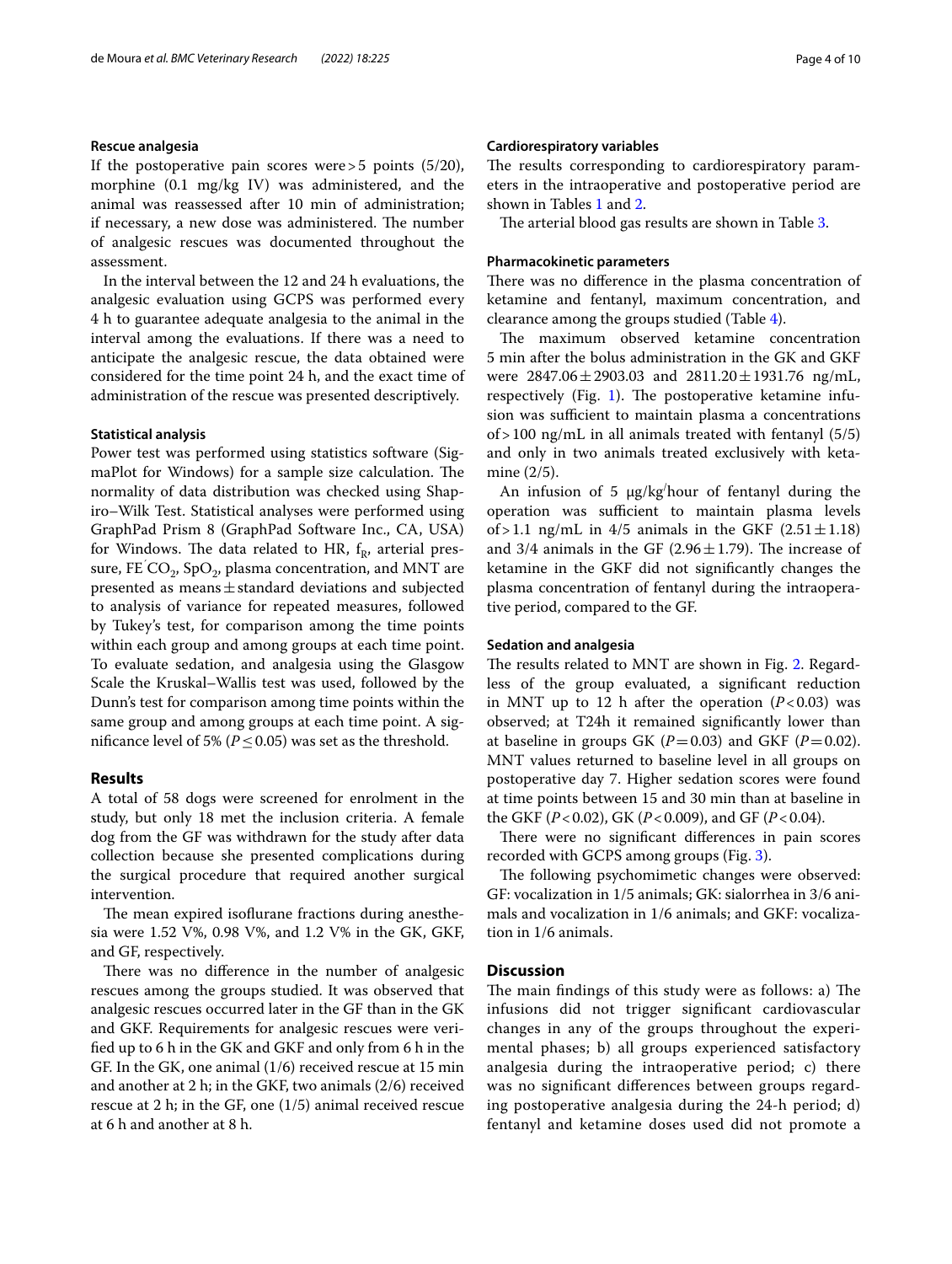<span id="page-4-0"></span>**Table 1** Mean±standard deviation values of cardiorespiratory parameters, in dogs treated with ketamine (GK: bolus 0.5 mg kg<sup>-1</sup>; CRI 20 µg kg<sup>-1</sup> min<sup>-1</sup> in intra- and postoperative periods), fentanyl (GF: bolus 5 µg kg<sup>-1</sup>; intraoperative CRI 5 µg kg<sup>-1</sup> h<sup>-1</sup> and postoperative CRI 2 µg kg<sup>−1</sup> h<sup>−1</sup>), or combination of ketamine-fentanyl (GKF: aforementioned doses) in intraoperative period

|                                                             |            | Anaesthesia (minutes)    |                |                  |                  |                    |                  |                         |                  |                  |
|-------------------------------------------------------------|------------|--------------------------|----------------|------------------|------------------|--------------------|------------------|-------------------------|------------------|------------------|
| Variable                                                    | Group      | <b>Baseline</b>          | 5              | 15               | 25               | 35                 | 45               | 55                      | 65               | 75               |
| <b>HR</b><br>(beats minute <sup><math>-1</math></sup> )     | GK         | $104 \pm 13$             | $129 \pm 27$   | $126 \pm 32^a$   | $120 \pm 42^a$   | $123 \pm 33^a$     | $117 \pm 22^a$   | $120 \pm 16^a$          | $113 \pm 16^a$   | $115 \pm 13^{a}$ |
|                                                             | GKF        | $110 \pm 22$             | $87 + 9$       | $71 \pm 8^{4b}$  | $69 \pm 6^{th}$  | $72 \pm 16^{th}$   | $66 \pm 14^{th}$ | $72 \pm 24^{\text{Hb}}$ | $75 \pm 16^{40}$ | $82 \pm 16^{14}$ |
|                                                             | GF         | $97 + 35$                | $113 + 32$     | $88 \pm 25^{ab}$ | $57 \pm 15^{th}$ | $58 \pm 10^{4a.b}$ | $71 \pm 13^{b}$  | $68 \pm 15^{th}$        | $66 \pm 11^{18}$ | $69 \pm 12^{11}$ |
| $f_{\rm R}$<br>(breaths minute <sup><math>-1</math></sup> ) | GK         | $30 \pm 10$              | $17 \pm 1^*$   | $17 \pm 1^{\#}$  | $16 \pm 1^*$     | $15 \pm 1^*$       | $15 \pm 1^*$     | $16 \pm 2^{*}$          | $16 \pm 2^{*}$   | $16 \pm 2^{*}$   |
|                                                             | GKF        | $34 \pm 14$              | $17 \pm 2^{*}$ | $16 \pm 1^*$     | $15 \pm 2^{*}$   | $15 \pm 1^*$       | $15 \pm 1^*$     | $14 \pm 3^{\#}$         | $15 \pm 1^*$     | $14 \pm 3^{\#}$  |
|                                                             | GF         | $28 \pm 4$ #             | $20 \pm 5^{*}$ | $14 \pm 2$       | $15 \pm 3^{\#}$  | $15 \pm 4^{\#}$    | $15 \pm 2^{#}$   | $17 \pm 2^{\#}$         | $17 \pm 1^*$     | $17 \pm 1^{\#}$  |
| <b>MAP</b><br>(mmHq)                                        | GK         | ٠                        | $75 + 14$      | 70 ± 16          | $74 + 13$        | $90 \pm 8^a$       | $81 \pm 13$      | 78 ± 10                 | $77 + 11$        | 77±9             |
|                                                             | <b>GKF</b> | ٠                        | $74 + 7$       | $72 + 9$         | $60 \pm 14$      | $66 \pm 10^{6}$    | $72 + 12$        | $76 + 15$               | $77 + 6$         | $79 \pm 9$       |
|                                                             | GF         |                          | $73 + 6$       | $75\pm8$         | $73 \pm 2$       | $81 \pm 15^{ab}$   | $89 + 20$        | $65 \pm 40$             | $87 + 25$        | 74 ± 10          |
| SpO <sub>2</sub><br>(% )                                    | GK         |                          | $99 + 2$       | $99 + 2$         | $99 \pm 2$       | $99 \pm 1$         | 99±1             | 99±1                    | $99 \pm 1$       | $99 \pm 2$       |
|                                                             | GKF        | $\overline{\phantom{m}}$ | $98 \pm 1$     | $98 \pm 1$       | $97 + 2$         | $97 + 2$           | $97 + 2$         | $97 + 1$                | $97 + 1$         | $98 \pm 1$       |
|                                                             | GF         | ٠                        | $99 + 1$       | $99 \pm 1$       | $99 \pm 1$       | $99 \pm 1$         | $98 \pm 2$       | $98 \pm 1$              | $98 \pm 1$       | $98 \pm 1$       |
| FE CO2 (mmHg)                                               | GK         |                          | $36 \pm 6$     | $35 \pm 6$       | $34 \pm 3$       | $35 + 4$           | $34 \pm 2$       | $33 + 5$                | $34 + 5$         | $34 + 5$         |
|                                                             | GKF        | $\overline{\phantom{a}}$ | $27 + 6$       | $31 \pm 1$       | $31 \pm 1$       | $30 + 3$           | $32 + 4$         | $31 \pm 2$              | $32 + 4$         | $32 + 5$         |
|                                                             | GF         |                          | $28 + 2$       | $30 + 3$         | $31 + 4$         | $33 + 5$           | $32 + 4$         | $33 + 5$                | $32 + 5$         | $31 + 5$         |
|                                                             |            |                          |                |                  |                  |                    |                  |                         |                  |                  |

<sup>a , b, c</sup> Significant difference between group. <sup>#</sup>Significant difference in treatment with a basal time point. *HR* Heart rate, *f*R respiratory rate, *MAP* mean arterial pressure, *SpO2* pulse oximetry, *FE'CO2* end-tidal carbon dioxide

<span id="page-4-1"></span>**Table 2** Mean±standard deviation values of cardiorespiratory parameters, in dogs treated with ketamine (GK: bolus 0.5 mg kg<sup>-1</sup>; CRI 20 µg kg<sup>-1</sup> min<sup>-1</sup> in intra- and postoperative periods), fentanyl (GF: bolus 5 µg kg<sup>-1</sup>; intraoperative CRI 5 µg kg<sup>-1</sup> h<sup>-1</sup> and postoperative CRI 2 µg kg<sup>-1</sup> h<sup>−1</sup>), or combination of ketamine-fentanyl (GKF: aforementioned doses) in postoperative period

|       | Postoperative period (hours) |                      |              |                  |                     |                          |              |              |              |
|-------|------------------------------|----------------------|--------------|------------------|---------------------|--------------------------|--------------|--------------|--------------|
| Group | <b>Baseline</b>              | 0.25                 | 0.5          |                  | $\overline{2}$      | 4                        | 6            | 8            | 12           |
| GK    | $104 \pm 13$                 | $107 \pm 14^{\circ}$ | $96 \pm 20$  | $87 \pm 10^{3#}$ | $95 \pm 14^{\circ}$ | $86 \pm 13$              | $86 \pm 13$  | $98 + 39$    | $101 \pm 14$ |
| GKF   | $110 \pm 22$                 | $104 \pm 13^a$       | $97 \pm 9$   | $89 + 7^a$       | $87 \pm 14^{a.b#}$  | $90 \pm 13$              | $90 + 7$     | $95 \pm 14$  | $94 \pm 16$  |
| GF    | $97 + 35$                    | $82 \pm 24^b$        | $71 \pm 13$  | $70 \pm 20^{b#}$ | $75 \pm 21^{\#}$    | $65 \pm 17$ <sup>#</sup> | $79 + 14$    | $83 + 18$    | $83 + 17$    |
| GK    | $30 \pm 10$                  | $40 \pm 23$          | $36 \pm 15$  | $43 \pm 12^{4}$  | $47 \pm 11^{#}$     | $37 + 18$                | $32 \pm 10$  | $30 \pm 10$  | $43 + 47$    |
| GKF   | $34 \pm 14$                  | $44 \pm 41$          | $39 + 23$    | $45 + 23$        | $52 + 39$           | $35 + 13$                | $36 + 11$    | $29 \pm 10$  | $35 + 15$    |
| GF    | $28 + 4$                     | $54 \pm 21$          | $44 \pm 25$  | $68 + 37$        | $43 + 27$           | $29 \pm 17$              | $33 + 20$    | $38 + 19$    | $27 + 7$     |
| GK    | $136 \pm 25$                 | $137 \pm 9^{a,b}$    | $139 + 12$   | $136 \pm 15$     | $136 \pm 24$        | $148 + 17$               | $144 \pm 17$ | $140 \pm 22$ | $143 \pm 16$ |
| GKF   | $153 \pm 13$                 | $153 \pm 15^{\circ}$ | $155 + 18$   | $151 + 17$       | $170 + 28$          | $160 + 15$               | $160 + 21$   | $151 \pm 12$ | $143 \pm 21$ |
| GF    | $136 \pm 13$                 | $132 \pm 23^{b}$     | $163 \pm 12$ | $148 + 8$        | $138 + 35$          | $136 \pm 15$             | $141 \pm 10$ | $158 \pm 74$ | $147 + 3$    |
|       |                              |                      |              |                  |                     |                          |              |              |              |

<sup>a , b, c</sup> Significant difference between group. <sup>#</sup> Significant difference in treatment with a basal time point. *HR* Heart rate, *f*R respiratory rate, *SAP* systolic arterial pressure

steady state, but guaranteed minimal plasma levels with potential for analgesia during the 8 h of administration.

The reduction in HR observed in the groups treated with fentanyl was already expected, considering that the action on µ opioid receptors inhibits voltage-dependent calcium channels, reducing neurotransmission by cardiac vagal neurons [[20](#page-8-19)]. Although a reduction in HR was observed, this did not trigger signifcant hemodynamic repercussions even during the perianaesthetic period.

The ketamine-fentanyl association did not culminate in the sympathetic stimulation expected by the use of ketamine  $[10, 13]$  $[10, 13]$  $[10, 13]$ . However, when infused alone, the drug contributed to the maintenance of HR at a level close to the baseline levels during the infusion period. This effect is due to the activation of adrenergic receptors and the alteration of the calcium flow to the intracellular medium with positive inotropism, along with a reduction in the bradycardia-inducing effect of fentanyl. The sympathetic efects of ketamine such as increasing HR have been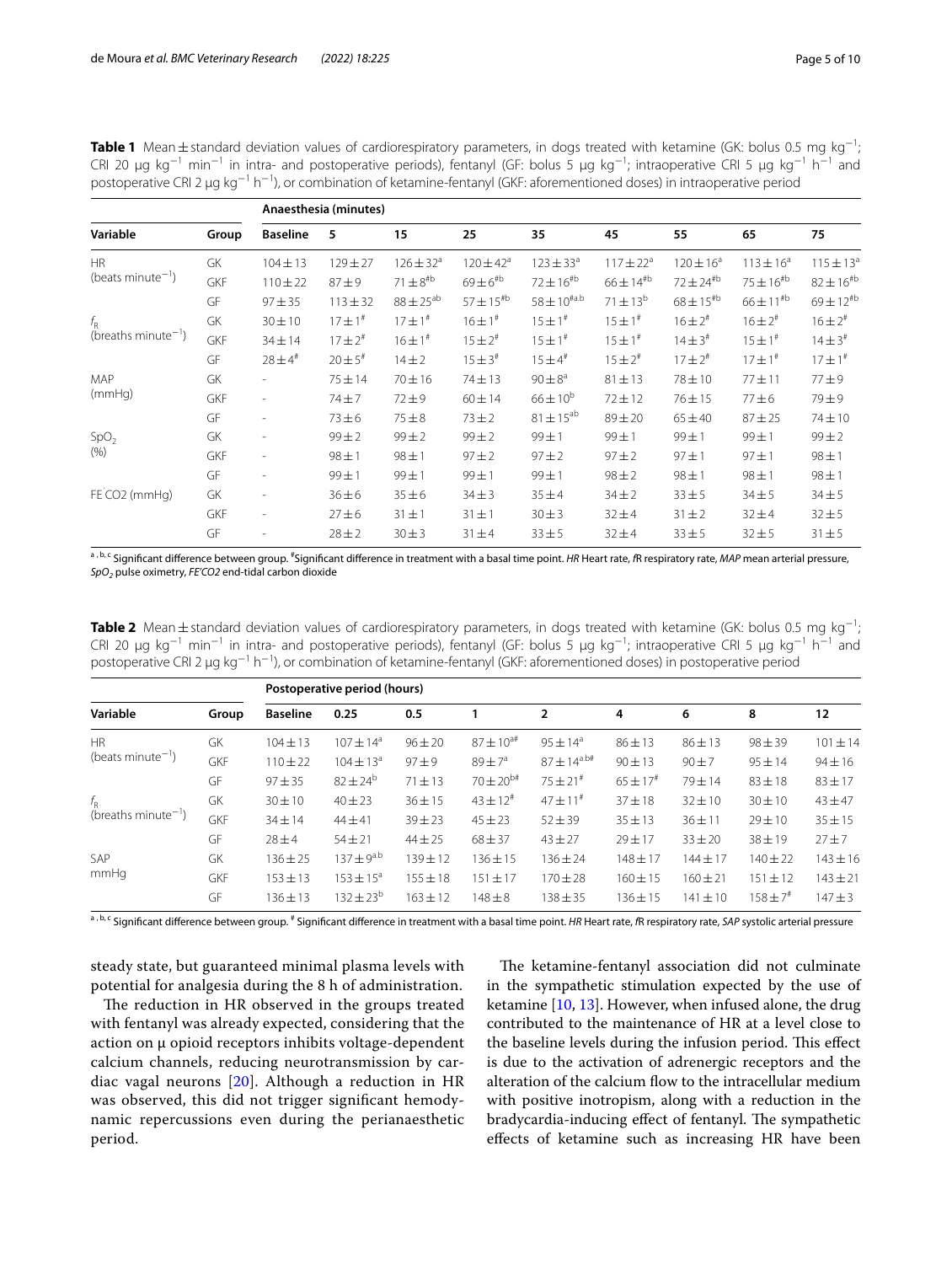<span id="page-5-0"></span>**Table 3** Mean±standard deviation values of arterial blood gas analyses in dogs treated with ketamine (GK: bolus 0.5 mg kg<sup>-1</sup>; CRI 20 µg kg<sup>-1</sup> min<sup>-1</sup> in intra- and postoperative periods), fentanyl (GF: bolus 5 µg kg<sup>-1</sup>; intraoperative CRI 5 µg kg<sup>-1</sup> h<sup>-1</sup> and postoperative CRI 2 µg kg<sup>-1</sup> h<sup>-1</sup>), or combination of ketamine-fentanyl (GKF: aforementioned doses) in intraoperative and postoperative period

|                                |            | Anesthesia (minutes) |                            | Postoperative (hours) |                            |                     |                           |                           |
|--------------------------------|------------|----------------------|----------------------------|-----------------------|----------------------------|---------------------|---------------------------|---------------------------|
| Variable                       | Group      | 20                   | 40                         | 60                    | 80                         |                     | 4                         | 8                         |
| pH                             | GK         | $7.30 \pm 0.08$      | $7.29 \pm 0.07$            | $7.29 \pm 0.06$       | $7.31 \pm 0.06$            | $7.33 \pm 0.04$     | $7.39 \pm 0.02$           | $7.38 \pm 0.04$           |
|                                | <b>GKF</b> | $7.36 \pm 0.06$      | $7.33 \pm 0.06$            | $7.31 \pm 0.05$       | $7.27 \pm 0.04^{\text{*}}$ | $7.34 \pm 0.02$     | $7.38 \pm 0.03$           | $7.41 \pm 0.01$           |
|                                | GF         | $7.29 \pm 0.08$      | $7.27 \pm 0.04^{\text{*}}$ | $7.27 \pm 0.03$ #     | $7.25 \pm 0.02$ #          | $7.33 \pm 0.01$     | $7.37 \pm 0.02$           | $7.41 \pm 0.01$           |
| PaO <sub>2</sub><br>(mmHq)     | GK         | $294.6 \pm 89.2$     | $319.8 \pm 80.2$           | $304.4 \pm 88.0$      | $293.5 \pm 4.4$            | $80.4 \pm 3.0$      | $90.8 \pm 13.9$           | $83.7 \pm 7.9$            |
|                                | <b>GKF</b> | $300.9 \pm 62.3$     | $328.1 \pm 106.2$          | $296.2 \pm 89.8$      | $290.3 \pm 89.8$           | $78.2 \pm 6.6$      | $79.4 \pm 5.6$            | $80.7 \pm 6.3$            |
|                                | GF         | $291.5 \pm 4.07$     | $274.2 \pm 36.1$           | $266.5 \pm 29.0$      | $282.7 \pm 88.9$           | $80.8 \pm 3.1^{\#}$ | $84.3 \pm 5.0^{\text{*}}$ | $84.2 \pm 5.4^{\text{*}}$ |
| $PaCO2$ (mmHq)                 | GK         | $45.9 \pm 11.2$      | $46.4 \pm 10.2$            | $45.2 \pm 8.5$        | $42.9 \pm 6.3$             | $40.9 \pm 4.2$      | $31.4 \pm 1.7$            | $32.3 \pm 1.5$            |
|                                | <b>GKF</b> | $38.7 \pm 6.1$       | $40.6 \pm 6.9$             | $43.0 \pm 5.8$        | $48.5 \pm 8.5^{\#}$        | $43.3 \pm 4.3$      | $36.3 \pm 2.0$            | $33.1 \pm 2.1$            |
|                                | GF         | $44.2 \pm 15.3$      | $44.6 \pm 8.8$             | $43.3 \pm 6.9$        | $46.8 \pm 5.3$             | $41.5 \pm 2.2$      | $34.3 \pm 3.9$            | $35.3 \pm 1.1$            |
| $HCO3$ (mmol L <sup>-1</sup> ) | GK         | $21.8 \pm 1.8$       | $21.3 \pm 1.3$             | $20.8 \pm 1.5$        | $20.9 \pm 0.8$             | $21.1 \pm 2.0$      | $18.6 \pm 0.4$            | $18.6 \pm 0.7$            |
|                                | <b>GKF</b> | $21.0 \pm 0.5$       | $20.9 \pm 0.7$             | $20.8 \pm 0.8$        | $21.8 \pm 1.7$             | $23.2 \pm 1.2$      | $21.1 \pm 1.2$            | $20.3 \pm 1.2$            |
|                                | GF         | $7.30 \pm 0.08$      | $20.8 \pm 3.0$             | $20.1 \pm 2.5$        | $20.6 \pm 2.4$             | $21.0 \pm 0.7$      | $19.7 \pm 2.6$            | $21.2 \pm 0.3$            |

 $^\ast$  Significant difference in treatment with a basal time point. pH; arterial partial pressure of oxygen (PaCO<sub>2</sub>); arterial partial pressure of carbon dioxide (PaCO<sub>2</sub>); arterial bicarbonate (HCO $_3^-$ )

<span id="page-5-1"></span>Table 4 Mean values ± standard deviation of the pharmacokinetic parameters of ketamine and fentanyl in plasma samples of dogs treated with ketamine (GK: bolus 0.5 mg kg<sup>−1</sup>; CRI 20 µg kg<sup>−1</sup> min<sup>−1</sup> in intra- and postoperative periods), fentanyl (GF: bolus 5 µg kg<sup>−1</sup>; intraoperative CRI 5 μg kg<sup>−1</sup> h<sup>−1</sup> and postoperative CRI 2 μg kg<sup>−1</sup> h<sup>−1</sup>), or combination of ketamine-fentanyl (GKF: aforementioned doses)

|             | Group | <b>AUC</b>            | $C_{\rm max}$ (ng mL <sup>-1</sup> ) | CI (mL minute <sup>-1</sup> kg <sup>-1</sup> ) |
|-------------|-------|-----------------------|--------------------------------------|------------------------------------------------|
| <b>KET</b>  | GK    | $3854.55 \pm 1698.62$ | $7894.67 + 7860.39$                  | $0.034 \pm 0.034$                              |
|             | GKF   | 8686.15 ± 7290.39     | 2217.34 ± 1927.83                    | $0.024 \pm 0.018$                              |
| <b>FENT</b> | GKF   | $7.84 \pm 2.53$       | $3.9 + 0.81$                         | $0.041 \pm 0.026$                              |
|             | GF    | $7.45 + 4.12$         | $5.3 \pm 1.77$                       | $0.063 \pm 0.048$                              |

Area under the curve (AUC); clearance (Cl); maximum plasma concentration ( $C_{\text{max}}$ )

demonstrated by infusions delivering doses of  $\geq$  40  $\mu$ g/ kg/ hour in awake dogs [\[10\]](#page-8-9).

Despite the reduction in HR observed over the transoperative period in the GF, the reduction in MAP was only observed at 35 min of anesthesia compared to the GK. MAP was maintained at>60 mmHg without the use of vasoactive drugs in any of the animals, possibly due to a lower requirement for isofurane, attributed to the analgesic efect of both premedication and infusions [[11,](#page-8-10) [21\]](#page-9-0).

The absence of significant changes in blood gas values during surgery demonstrated the efectiveness of the ventilation mode and the adjustment adopted for the study. Although respiratory depression attributed to fentanyl has already been described for infusions with a dose of 4 µg/kg/hour [[5\]](#page-8-4), which is close to the dose used in our study (2−5 µg/kg/hour), others authors did not observe any ventilatory changes that could be recognized in the

blood gas analysis [\[4](#page-8-3), [7](#page-8-6)]. It was not possible to state that the treatment with fentanyl did not promote respiratory depression depending on the ventilatory support used; however, the presence of apnea in dogs treated with fentanyl, as verifed by the synchronization with the ventilator, demonstrates the need for ventilatory support in the intraoperative period.

A preliminary study published by our group demonstrated that a dose of 20  $\mu$ g/kg/min was safe [\[10\]](#page-8-9); the dose of ketamine used in the infusion in this study was based on these fndings. Doses of 10 µg/kg/min have been reported in previous studies with controversial results related to analgesia  $[19, 22]$  $[19, 22]$  $[19, 22]$  $[19, 22]$  $[19, 22]$ , and in a study conducted by Sarrau and colleagues [\[22](#page-9-1)], this dose was considered to be unable to promote adequate analgesia. These described results supported the use of a dose of 20 µg/kg/min.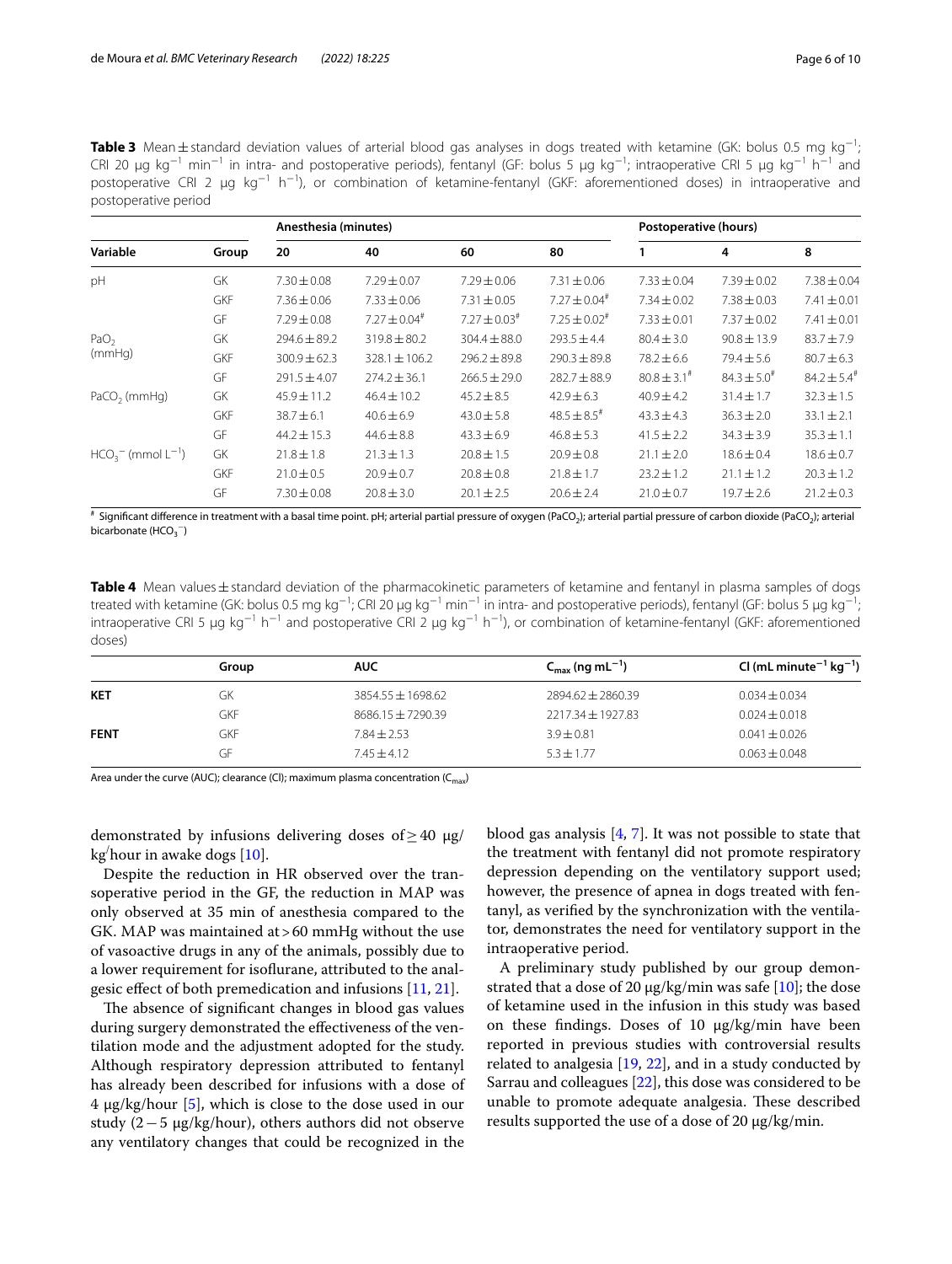

<span id="page-6-0"></span>The doses of ketamine used in this study were not able to promote a steady state during the infusion; it was possible to observe large variations in concentrations among individuals throughout the evaluated time points. The highest plasma concentration was observed in the frst minute of infusion because of the bolus administration. Even at high doses of infusion, such as 30 and 50  $\mu$ g/ kg/min  $[13]$  $[13]$ , the steady state was not observed after the bolus administration. This lack of steady state can be explained by the fast clearance of the drug; therefore, high infusion doses for a prolonged period are required for at least fve half-lives [\[13\]](#page-8-12).

The large variations in the maximum plasma concentrations observed among individuals and among studies are justifed by the diferences in doses [\[19](#page-8-18)], intraspecifc differences [\[23](#page-9-2)], high drug clearance rate [[13\]](#page-8-12), and the variations related to biotransformation by cytochrome P450



<span id="page-6-1"></span>

<span id="page-6-2"></span>[[24\]](#page-9-3). Ketamine is biotransformed by the cytochrome P450 enzyme family, mainly by the CYP2B6, CYP2C9, and CYP3A4 isoforms [\[24,](#page-9-3) [25](#page-9-4)].

To our knowledge, no previous study conducted pharmacokinetic evaluation of ketamine associated with fentanyl and evaluated the infuence of one drug on the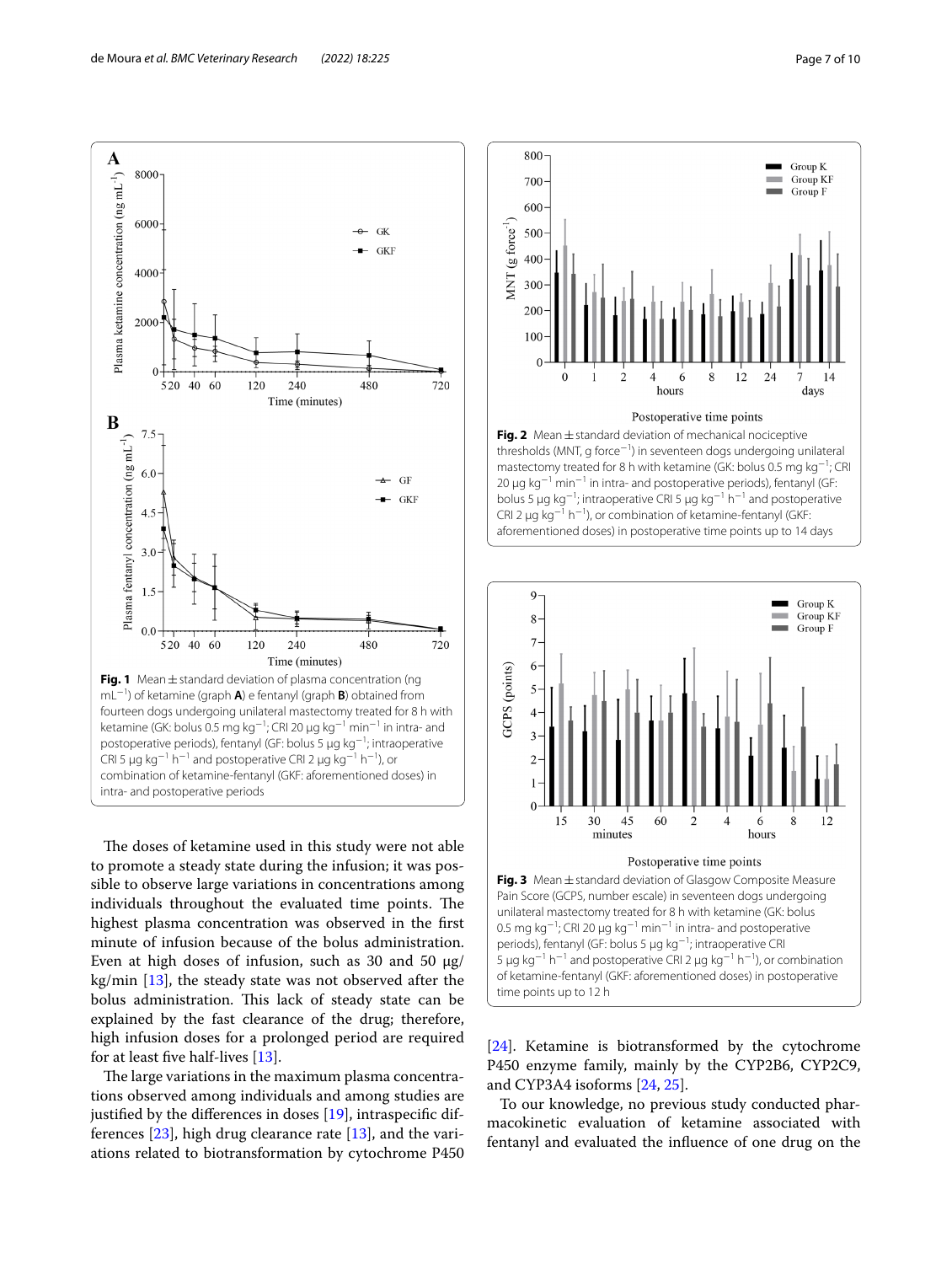plasma concentrations and the clearance rate of the other. The individual plasma concentrations of ketamine in the GKF were higher than those in the GK throughout the infusion period. The GKF was able to maintain a plasma levels above 160 ng/mL for up to 8 h in all animals (5/5), whereas the GK showed plasma levels of  $>110$  ng/mL in only one animal (1/5).

The CYP3A4 isoform is responsible for the biotransformation of fentanyl [\[26](#page-9-5)]. It is believed that the adoption of fentanyl in the protocol resulted in an increase in plasmatic concentrations, probably through alteration of ketamine metabolism and biotransformation. Fentanyl, by reducing HR, can also alter cardiac output, thereby altering the clearance and redistribution of ketamine [\[27,](#page-9-6) [28](#page-9-7)].

Plasma fentanyl concentrations showed a peak 5 min after the bolus administration, which decreased gradually over the infusion period. Similar ketamine infusions, fentanyl infusions showed no steady state throughout the infusion. The minimum effective analgesic range for fentanyl was reported to be 0.95−2.00 ng/mL for dogs and humans  $[29-32]$  $[29-32]$ . The plasma fentanyl concentrations observed in our study were maintained within analgesic levels for up to one hour, with the decrease coinciding with the reduction in the infusion rate in the postoperative period. The infusion rate was reduced after the end of anesthesia to decrease the cumulative efect and consequent respiratory depression, commonly observed with the use of  $\mu$  agonist opioids [[5,](#page-8-4) [6](#page-8-5)], and because of the absence of studies showing the cardiovascular and respiratory impact of prolonged fentanyl infusion.

Regardless of the treatment, the drugs were not sufficient to maintain the nociceptive threshold close to baseline levels in the frst 12 h. However, GCPS indicated that the animals were not showing signs of signifcant pain. Postoperative pain induced by mastectomy is mainly caused by the infammatory response to surgical trauma, by peripheral sensitization; when not treated correctly, it can lead to the activation of long-term stimulation mechanisms, with consequent hyperalgesia [[33\]](#page-9-10).

Although the scale used has not been validated for evaluating mastectomy-related pain, the results, obtained by an experienced evaluator, indicated that the animals remained comfortable in the postoperative period; however, superiority of the treatments could not be evaluated. The reduction of MNT demonstrated that the drugs used in the treatments were not able to prevent peripheral sensitization, which is normally prevented with the use of drugs of other classes that prevent the conduction of primary aferent sensory fbers or have an anti-infammatory action.

Ketamine is known to reduce acute pain in the postoperative period [[3\]](#page-8-2), but evidence suggesting its long-term benefts and a decreased in the requirement of opioid analgesics is still limited [[3,](#page-8-2) [8](#page-8-7)]. Although the superiority of analgesia with increased ketamine to fentanyl compared to its isolated use was not evident, the results corresponding to the GK were sufficient to demonstrate that ketamine infusion shows analgesic efect without the association with opioid as indicated by the plasma concentrations. In dogs, use of ketamine in multimodal infusion protocols [\[13\]](#page-8-12) or as a bolus [\[9,](#page-8-8) [34](#page-9-11)] demonstrated a decrease in MNT at the surgical site in dogs after surgical procedure  $[9, 34]$  $[9, 34]$  $[9, 34]$  $[9, 34]$ , as well as in GCPS scores  $[9]$  $[9]$ , thus demonstrating a decrease in central sensitization with an improvement in intra- and postoperative analgesia, but without decreasing peripheral sensibilization.

Fentanyl bolus administration allows a decrease in MNT for a short time [\[35\]](#page-9-12), whereas a CRI regimen was shown to increase the thermal thresholds for up to 300 min during the infusion [\[36](#page-9-13)]. However more studies are warranted to conclude the efect of continuous infusion on nociceptive mechanical threshold.

The treatments contributed to reduce postoperative pain and contributing to the recovery of the animals, as indicated by the MNT values with return to baseline values in all animals on the  $14<sup>th</sup>$  day of assessment.

The limitations of this study were the characteristics of a clinical study, in which variables related to an individual are large. To minimize these impacts, the selection of animals was judicious, which led to a reduction in the number of animals/group and may have reduced the magnitude of diferences among treatments, especially regarding pharmacokinetic behavior. Another issue that may have infuenced the demonstration of diferences among treatments regarding MNT, is related to the use of NSAIDs after the end of the infusion. The authors believe that despite the limitations, the results presented are signifcant.

#### **Conclusion**

The infusion of ketamine, alone or in combination with fentanyl, could promote satisfactory analgesia in the intra and postoperative periods, and the doses used did not cause cardiorespiratory changes requiring cessation of its use in the postoperative period for up to 8 h. All infusions led to the maintenance of analgesic plasma concentrations, but the addition of fentanyl to ketamine treatment promoted an increase in plasma ketamine concentration. The treatments tested are suitable protocols to be considered for balanced anaesthesia during unilateral total mastectomy. Further studies are required to determine the impact of one drug on the other's biotransformation.

#### **Abbreviations**

CRI: Constant rate infusion; GK: Treatment group ketamine; GF: Treatment group fentanyl; GKF: Treatment group ketamine-fentanyl; ASA: American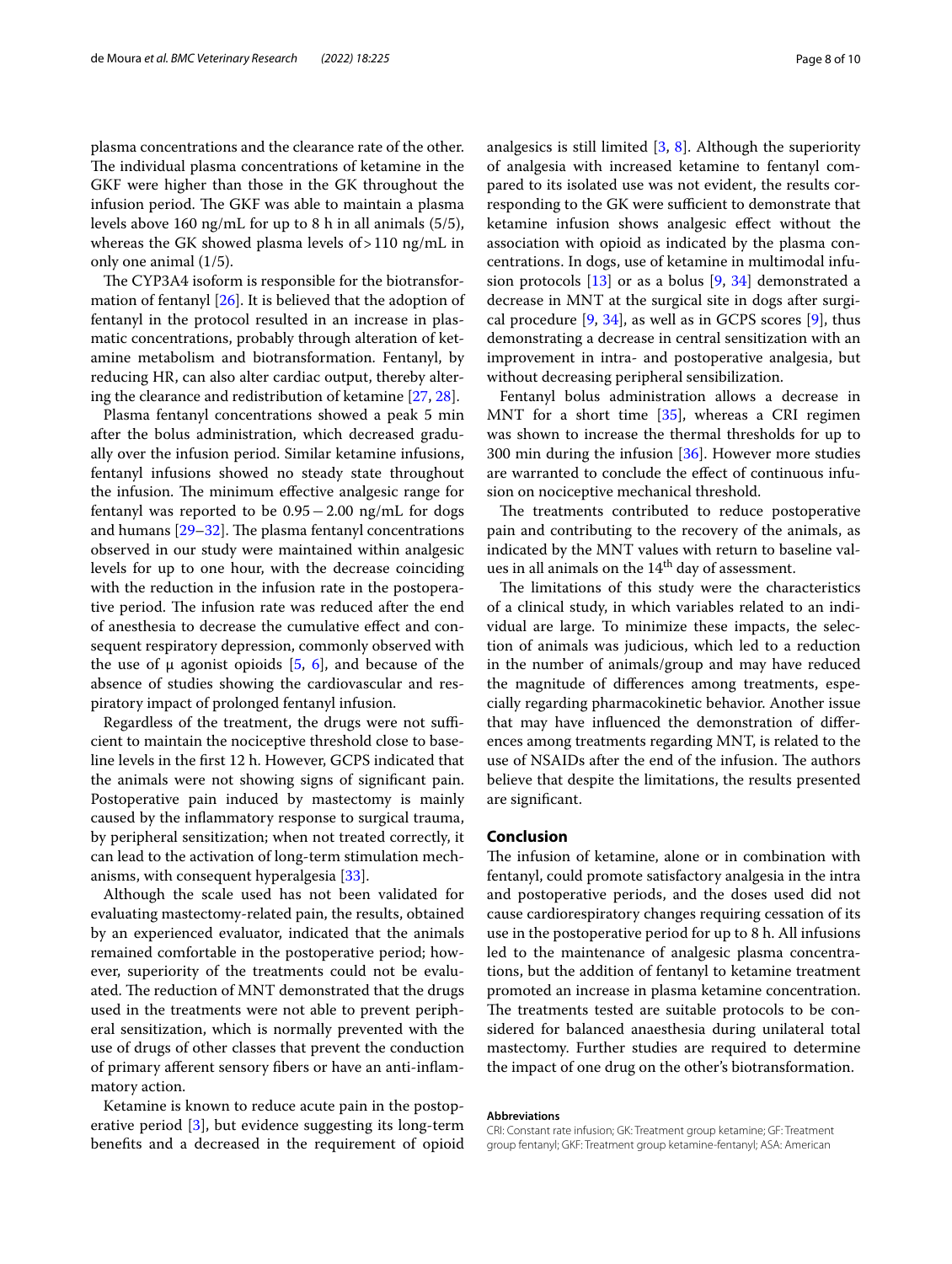Society of Anesthesiologists; IM: Intramuscularly; IV: Intravenously; MAP: Mean arterial pressure; SIMV: Synchronized intermittent mandatory ventilation;  $f<sub>b</sub>$ : Respiratory rate; SAP: Systolic arterial pressure; DAP: Diastolic arterial pressure; SpO<sub>2</sub>: Pulse oximetry; HR: Heart rate; FE<sup>'</sup>CO<sub>2</sub>: End-tidal carbon dioxide; GCPS: Glasgow Composite Measure Pain Score; MNT: Mechanical nociceptive threshold.

#### **Acknowledgements**

The authors would like to thank the CNPq for funding this research; the Veterinary Hospital of Escola de Veterinária e Zootecnia of Universidade Federal de Goiás for facilitating the implementation of the screening of volunteer patients for the project and performing surgical procedures; and Cristália Farmaceutic Industry for their assistance in executing the pharmacokinetic analyses.

#### **Authors' contributions**

RSM, IPB, JHG, YVRO, GDSF, GCFFS, EML, and LGF participated in data acquisition. Moreover, GCFFS and EML performed phamacokinectics analyses; GDSF performed surgical procedure; JHG performed anaesthesia; RSM, IP, and YVRO performed analgesic evaluations; RSM, IP, JHG, YVRO, GDSF, GCFFS, EML, and LGF performed data interpretation; RSM and LGF performed statistical analysis, and manuscript preparation; LGF conceived the study design. All authors reviewed the manuscript and approved the fnal version.

#### **Funding**

Research funded by Conselho Nacional de Desenvolvimento Científco e Tecnológico – CNPq (n° 457140/2014–3).

#### **Availability of data and materials**

The datasets used and/or analysed during the current study are available from the corresponding author on reasonable request.

#### **Declarations**

#### **Ethics approval and consent to participate**

The study was carried out in compliance with the ARRIVE guidelines. The study was conducted after written owner consent was obtained and approval by the Universidade Federal de Goiás (UFG) Ethics Committee on The Use of Animals (CEUA – UFG nº010/2014). UFG – CEUA is licensed according to Brazilian law number 11794, dated 10/08/2008, and Normative Resolution number 01, dated 09/07/2010, of the National Concil of Animal Experimentation (CONCEA).

#### **Consent for publication**

Not applicable.

#### **Competing interests**

The authors declare that they have no competing interests.

#### **Author details**

<sup>1</sup> Department of Veterinary Medicine, Federal University of Goiás, 74.690-900, Goiânia, GO, Brazil. <sup>2</sup> Development and Technological Innovation in Drugs -FarmaTec, Research Center, Universidade Federal de Goiás, Goiânia, GO, Brazil.

Received: 8 July 2021 Accepted: 28 February 2022 Published online: 14 June 2022

#### **References**

- <span id="page-8-0"></span>1. Crociolli GC, Cassu RN, Barbero RC, Rocha TL, Gomes DR, Nicácio GM. Gabapentin as an adjuvant for postoperative pain management in dogs undergoing mastectomy. J Vet Med Sci. 2015;77(8):1011–5. [https://doi.](https://doi.org/10.1292/jvms.14-0602) [org/10.1292/jvms.14-0602.](https://doi.org/10.1292/jvms.14-0602)
- <span id="page-8-1"></span>2. Horta RS, Figueiredo MS, Lavalle GE, Costa MP, Cunha RM, Araújo RB. Surgical stress and postoperative complications related to regional and radical mastectomy in dogs. Acta Vet Scand. 2015;57(1):1. [https://doi.org/](https://doi.org/10.1186/s13028-015-0121-3) [10.1186/s13028-015-0121-3.](https://doi.org/10.1186/s13028-015-0121-3)
- <span id="page-8-2"></span>3. Humble SR, Dalton AJ, Li L. A systematic review of therapeutic interventions to reduce acute and chronic post-surgical pain after amputation,

thoracotomy or mastectomy. Eur J Pain. 2015;19(4):451–65. [https://doi.](https://doi.org/10.1002/ejp.567) [org/10.1002/ejp.567](https://doi.org/10.1002/ejp.567).

- <span id="page-8-3"></span>4. Amengual M, Leigh H, Rioja E. Postoperative respiratory efects of intravenous fentanyl compared to intravenous methadone in dogs following spinal surgery. Vet Anaesth Analg. 2017;44(5):1042–8. [https://doi.org/10.](https://doi.org/10.1016/j.vaa.2016.11.010) [1016/j.vaa.2016.11.010.](https://doi.org/10.1016/j.vaa.2016.11.010)
- <span id="page-8-4"></span>5. Bufalari A, Di Meo A, Nannarone S, Padua S, Adami C. Fentanyl or sufentanil continuous infusion during isofurane anaesthesia in dogs: clinical experiences. Vet Res Commun. 2007;31:277. [https://doi.org/10.1007/](https://doi.org/10.1007/s11259-007-0046-z) [s11259-007-0046-z](https://doi.org/10.1007/s11259-007-0046-z).
- <span id="page-8-5"></span>6. Pattinson KT. Opioids and the control of respiration. Br J Anaesth. 2008;100(6):747–58. <https://doi.org/10.1093/bja/aen094>.
- <span id="page-8-6"></span>7. Romano M, Portela DA, Breghi G, Otero PE. Stress-related biomarkers in dogs administered regional anaesthesia or fentanyl for analgesia during stife surgery. Vet Anaesth Analg. 2016;43(1):44–54. [https://doi.org/10.](https://doi.org/10.1111/vaa.12275) [1111/vaa.12275.](https://doi.org/10.1111/vaa.12275)
- <span id="page-8-7"></span>8. Gutierrez-Blanco E, Victoria-Mora JM, Ibancovichi-Camarillo JA, Sauri-Arceo CH, Bolio-González ME, Acevedo-Arcique CM, Marin-Cano G, Steagall PV. Postoperative analgesic efects of either a constant rate infusion of fentanyl, lidocaine, ketamine, dexmedetomidine, or the combination lidocaine-ketamine-dexmedetomidine after ovariohysterectomy in dogs. Vet Anaesth Analg. 2015;42(3):309–18. <https://doi.org/10.1111/vaa.12215>.
- <span id="page-8-8"></span>Kaka U, Rahman NA, Abubakar AA, Goh YM, Fakurazi S, Omar MA, Chen HC. Pre-emptive multimodal analgesia with tramadol and ketamine–lidocaine infusion for suppression of central sensitization in a dog model of ovariohysterectomy. J Pain Res. 2018;11:743. [https://doi.org/10.2147/JPR.](https://doi.org/10.2147/JPR.S152475) [S152475](https://doi.org/10.2147/JPR.S152475).
- <span id="page-8-9"></span>10. Franco LG, Wilges CH, Junior DP, Cerejo SA, Nishimura LT, Bittar IP. Efects of ketamine constant rate infusions on cardiac biomarkers and cardiac function in dogs. Vet Anaesth Analg. 2018;45(3):250–9. [https://doi.org/10.](https://doi.org/10.1016/j.vaa.2017.10.007) [1016/j.vaa.2017.10.007.](https://doi.org/10.1016/j.vaa.2017.10.007)
- <span id="page-8-10"></span>11. Aguado D, Benito J, de Segura IA. Reduction of the minimum alveolar concentration of isofurane in dogs using a constant rate of infusion of lidocaine–ketamine in combination with either morphine or fentanyl. Vet J. 2011;189(1):63–6. <https://doi.org/10.1016/j.tvjl.2010.05.029>.
- <span id="page-8-11"></span>12. Wang HJ, Chang SC, Lee WM, Chen KS, Wang HC. Comparison of Onsite Infltration and Constant Rate Infusion for Postoperative analgesia in dogs with Mammary Tumors Undergoing bilateral radical mastectomy and ovariohysterectomy. Taiwan Vet J. 2017;43(03):177–83. [https://doi.org/10.](https://doi.org/10.1142/S1682648517500044) [1142/S1682648517500044](https://doi.org/10.1142/S1682648517500044).
- <span id="page-8-12"></span>13. Kaka U, Saifullah B, Abubakar AA, Goh YM, Fakurazi S, Kaka A, Behan AA, Ebrahimi M, Chen HC. Serum concentration of ketamine and antinociceptive efects of ketamine and ketamine-lidocaine infusions in conscious dogs. BMC Vet Res. 2016;12(1):198. [https://doi.org/10.1186/](https://doi.org/10.1186/s12917-016-0815-4) [s12917-016-0815-4.](https://doi.org/10.1186/s12917-016-0815-4)
- <span id="page-8-13"></span>14. Misdorp W. Histological classifcation of the mammary tumors of the dog and the cat. World Health Organ Int Histological Classif Tumors Domest Anim Second Ser. 1999;7:1–59.
- <span id="page-8-14"></span>15. Fossum TW, Fossum TW, Duprey LP, O'Connor D. Small animal surgery. St Louis: Mosby Elsevier; 2007.
- <span id="page-8-15"></span>16. Toki H, Ichikawa T, Mizuno-Yasuhira A, Yamaguchi JI. A rapid and sensitive chiral LC–MS/MS method for the determination of ketamine and norketamine in mouse plasma, brain and cerebrospinal fuid applicable to the stereoselective pharmacokinetic study of ketamine. J Pharm Biomed Anal. 2018;148:288–97.<https://doi.org/10.1016/j.jpba.2017.09.033>.
- <span id="page-8-16"></span>17. Huynh NH, Tyrefors N, Ekman L, Johansson M. Determination of fentanyl in human plasma and fentanyl and norfentanyl in human urine using LC–MS/MS. J Pharm Biomed Anal. 2005;37(5):1095–100. [https://doi.org/](https://doi.org/10.1016/j.jpba.2004.09.024) [10.1016/j.jpba.2004.09.024.](https://doi.org/10.1016/j.jpba.2004.09.024)
- <span id="page-8-17"></span>18. Reid J, Nolan AM, Hughes JM, Lascelles D, Pawson P, Scott EM. Development of the short-form Glasgow Composite Measure Pain Scale (CMPS-SF) and derivation of an analgesic intervention score. Anim Welf Potters Bar Then Wheathampstead. 2007;16:97.
- <span id="page-8-18"></span>19. Bergadano A, Andersen OK, Arendt-Nielsen L, Theurillat R, Thormann W, Spadavecchia C. Plasma levels of a low-dose constant-rate-infusion of ketamine and its efect on single and repeated nociceptive stimuli in conscious dogs. Vet J. 2009;182(2):252–60. [https://doi.org/10.1016/j.tvjl.](https://doi.org/10.1016/j.tvjl.2008.06.003) [2008.06.003](https://doi.org/10.1016/j.tvjl.2008.06.003).
- <span id="page-8-19"></span>20. Grifoen KJ, Venkatesan P, Huang ZG, Wang X, Bouairi E, Evans C, Gold A, Mendelowitz D. Fentanyl inhibits GABAergic neurotransmission to cardiac